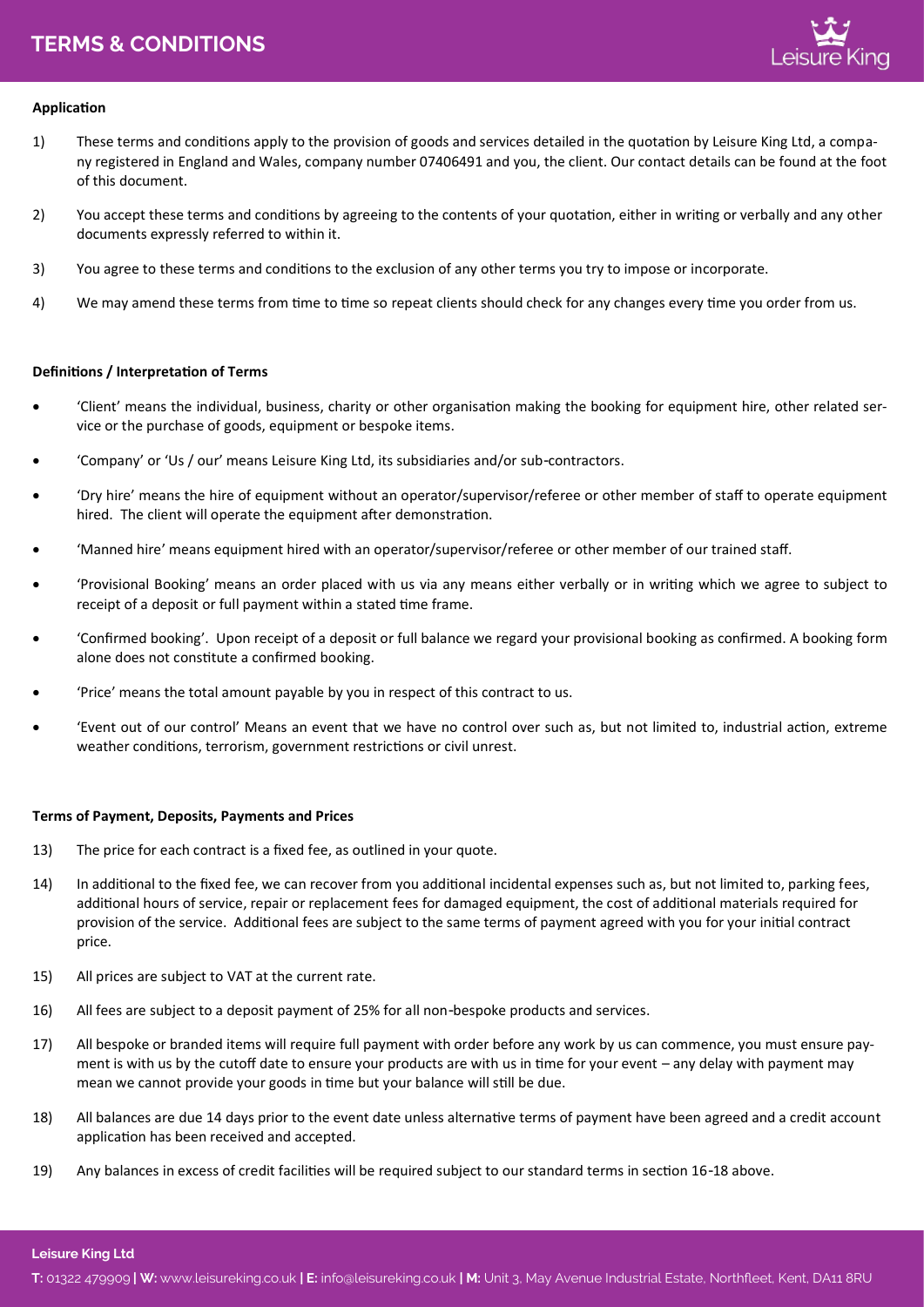

- 20) All deposits are non-refundable.
- 21) Payments can be made by credit or debit card, bank transfer or cleared cheque in GBP only.
- 22) Prices are subject to change at any time; however quoted prices will be honored for 30 days subject to availability.
- 23) We take reasonable care to ensure our prices are correct at the time of quoting, however, if a genuine and honest mistake has been made we reserve the right to change the price or cancel the contract. You also have the right to cancel the contract if you do not agree to the new price.

### **Other Charges**

- 24) Any equipment being used in a public place (e.g. park or village green) will incur an additional security deposit of £250 made on a credit or debit card which will be refunded to the same card on safe return of the item.
- 25) Any damage to, loss or theft (in whole or in part) of items or equipment will charged at cost including any delivery charges incurred plus an additional administration charge of £30. Compensation for loss of business may also be sought if damaged, lost or stolen items are required before replacements can be obtained.
- 26) Cancellations incur charges as per our 'Cancellation' section below.
- 27) We reserve the right to charge interest on all overdue accounts at 2% above the base lending rate of the Bank of England until the balance due is paid in full.
- 28) Additional charges may be incurred prior to the event if event details change and these additional changes will be due for payment as per our standard terms above.
- 29) Any unexpected parking fees incurred, not previously charged, will be invoiced after the event at cost. Any delay setting-up due to us searching for suitable parking, when parking has previously been arranged by you, will not be compensated or refunded.
- 30) If your event runs over schedule and we are delayed with set-up, pack away or have to extend our running time or if you have not arranged a suitable clear path for us to exit the building allowing us to leave promptly, you will be charged after the event according to our standard pricelist for any additional service hours incurred. If we are unable to run over time due to other commitments we cannot be held responsible for any disruption or disappointment this may cause.

### **Sub-contracting and Assignment**

- 31) We can, at any time, assign, transfer or sub-contract all or any of our rights under these terms and conditions and can subcontract or delegate any or all of our obligations to any responsible third party.
- 32) You must not, without our prior written consent, assign, transfer, charge or subcontract or deal with in any other manner with all or any of your rights or obligations under these terms and conditions.

### **Termination / Cancellation and Refunds**

- 33) We can terminate this contract immediately if you
	- a. Breach any of the terms and conditions of this contract
	- b. Fail to make payment by the due day
	- c. If we become aware of your pending or actual insolvency or face bankruptcy. In these circumstances you must tell us if you face insolvency or bankruptcy as soon as it becomes likely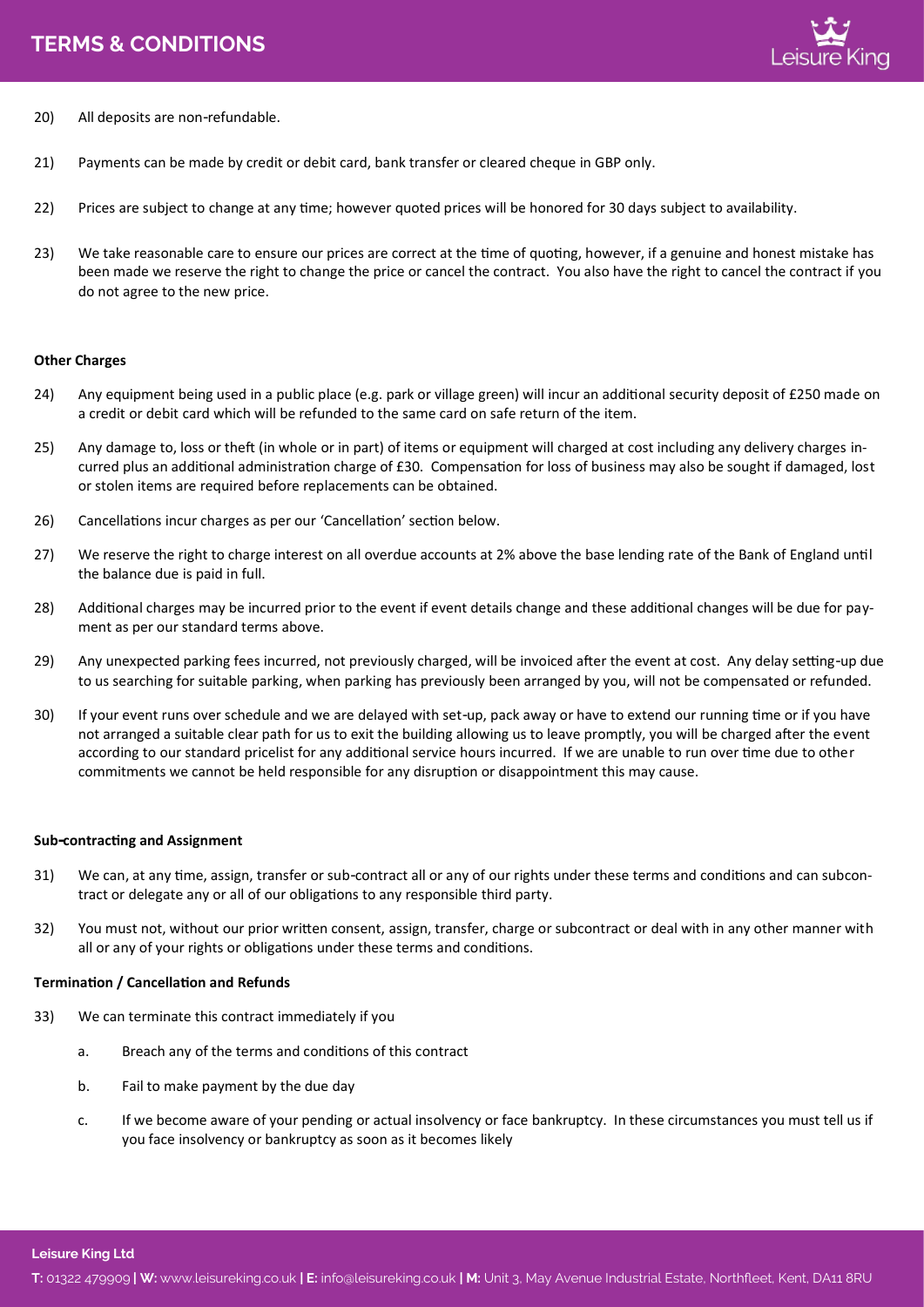# **TERMS & CONDITIONS T: TERMS & CONDITIONS** 01322 479909 **| W:** www.leisureking.co.uk **| E:** info@leisureking.co.uk **| M:** Unit 3, May Avenue Industrial Estate, Northfleet, Kent, DA11 8RU



- 34) Changing booking details may be possible without additional charge and we will do our best to accommodate you where possible. However, additional hours, ingredients, staff requirements or change of date may incur additional cost. If we cannot accommodate a change of date we will have to consider your booking as cancelled and the cancellation charges below will apply.
- 35) All cancellations incur an additional £50 + VAT administration fee.
- 36) Cancelled bookings are subject to the following charges:
	- Deposits are non-refundable
	- 100% of price if within the last 14 days from date of event
	- 66% of price if between 2 and 4 weeks from date of the event
	- 33% of price if between 4 and 6 weeks from date of event
- 37) All refunds will be made via bank transfer or to the original credit or debit card. Cheques or cash will not be issued.
- 38) Refunds will be made within 3 weeks of the refund being agreed upon by a manager, staff attending venues do not have the authority to authorise refunds.
- 39) Refunds due to mechanical failure will be based on when the equipment failed and the level of use prior to failure. A full refund will be made if the equipment fails on arrival.
- **40)** Client responsibilities; you must contact us on the day of your event or the day after so we may begin an investigation into your complaint/request for a refund. Requests for refunds made more than 48 hours after your event may be refused. You must abide by our terms and conditions of hire and sign the necessary disclaimer agreement. Failure to do so may result in a claim for a refund being refused in certain circumstances.
- **41)** We will not be held responsible for late delivery or collections due to events out of our control and we will not offer compensation or refunds if an event is cancelled due to an event outside our control.

### **Intellectual Property**

- 42) We retain all copyright and intellectual property of goods and services supplied in connection with our contract.
- 43) Where bespoke or branded goods are being designed by us and then supplied to you, we retain the intellectual property and copyright until full payment is received.

## **Equipment, Health & Safety and Your Obligations**

- 44) Health and safety documentation is available prior to the event on request. It is your responsibility to ensure your venue has all the documentation they require prior to the event. If our staff or equipment is refused entry for this reason we will not be held liable and no refund will be given.
- 45) You are responsible for obtaining any licenses or permits required for your event and to share them with us where appropriate for display.
- 46) We reserve the right to substitute hired equipment with similar items when necessary. This will be done only in the event of damage, loss or theft from a previous hire where replacements and parts have not yet been put in place. We will contact you prior to the event to inform you of any changes.
- 47) Changes to product descriptions may occur at any time as product ranges are continually updated and improved. If you require specific dimensions and descriptions, please inform us of your requirements and we will do our best to inform you accurately.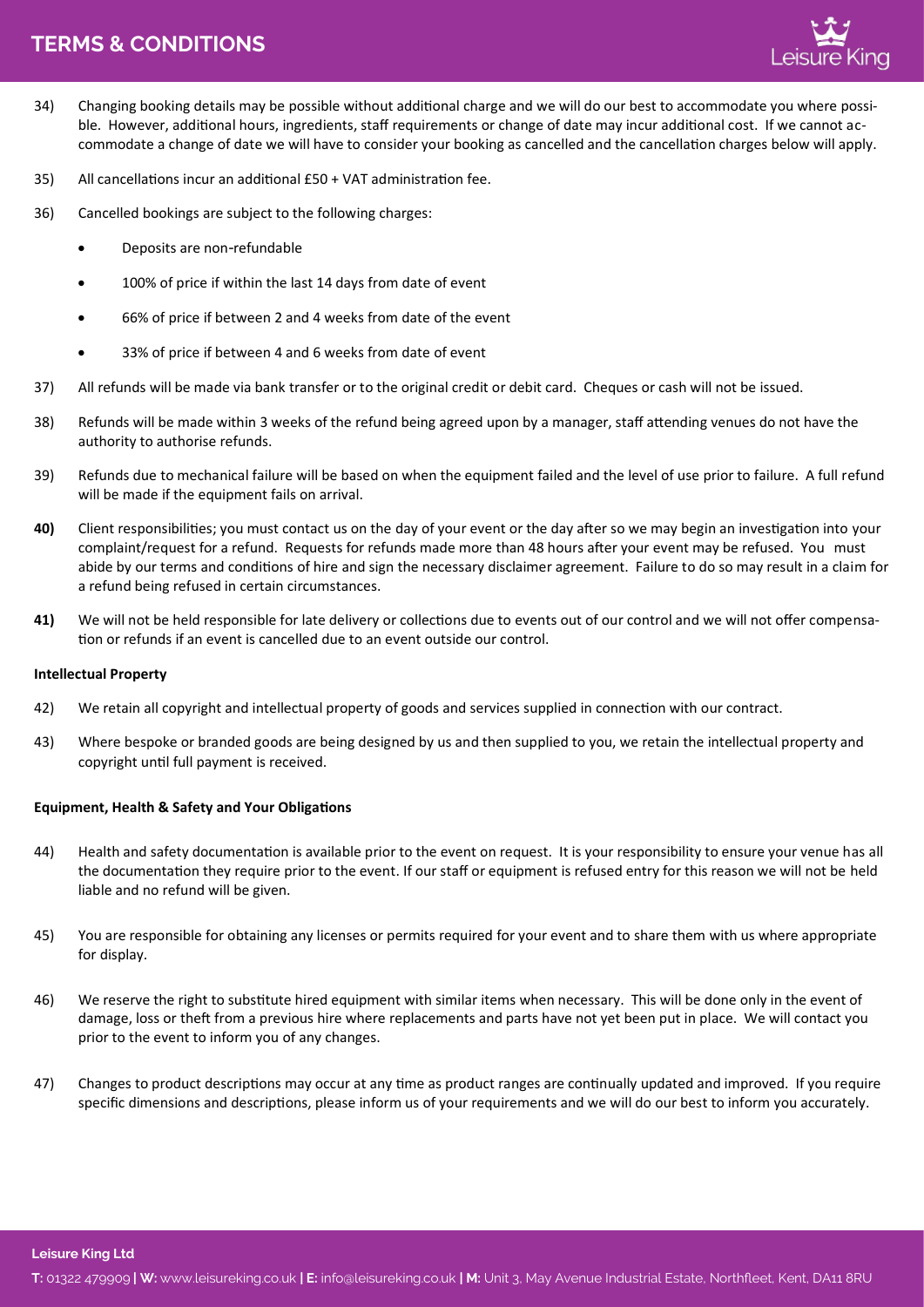- 48) All equipment hired is subject to specific product disclaimers stating required working area, floor surface and conditions of operation, such as maximum number of users and safe operation. You MUST adhere to these rules at all times. All clients hiring items on a dry hire basis will be required to sign such a disclaimer, all those signing MUST have the authority of their organisation to do so and be over 18. Refusal to do so will mean we have to remove the equipment and you effectively cancel your hire. Manned items come with an attendant who will ensure all conditions of hire will be met. Failure or refusal to acknowledge their requests will mean we have to remove the equipment and you effectively cancel your hire. Our operator's decision is final and your safety is paramount. In the case of events out of our control, our operator will suspend activities until only re-open if safe to do so. We reserve the right to refuse entry onto an activity where a person condition or behavior is not compatible with the disclaimer requirements, again our operator will suspend activities and only open again when it is safe to do so.
- 49) Our staff have the right to work in a safe environment and will not tolerate any verbal or physical abuse. In the case of such abuse, they will contact the organiser and inform them the activity will close for the remainder of the event. No refunds will be given. It is the organiser's duty to ensure that our staff and equipment are safely escorted from the premises by a member of security or by the organiser when security personnel are not present.
- 50) Once set-up, equipment MUST NOT be moved without our prior agreement and instructions.
- 51) All electrical equipment being used outside MUST be under cover (excluding items designed for outdoor use such as inflatables) and protected from rain or snow or hot sunshine. It is the client's responsibility to ensure there is an adequate power source. We can assist with this on request. However, equipment failure due to poor power supply will not be refunded unless the power source is from our own generators.
- 52) Equipment being hired overnight MUST be kept securely within an enclosed and lockable building and protected from all weathers. Our insurance does not cover items hired overnight so you MUST ensure our equipment is suitably covered on your insurance policy.
- 53) The safety of our staff is important so they have our permission to stop operation (and remove equipment if necessary) if they feel the equipment, your guests or themselves are in any danger for any reason (such as from the behaviour of others, excessive crowds, structural instability, adverse weather conditions). They will contact the organiser immediately. No refunds will be given in these circumstances.
- 54) Some hired equipment is heavy / bulky and requires easy access for delivery and set-up, within 30m of our vehicle drop-off point. You will be informed at the time of booking and via a copy of the disclaimer with your booking form of these requirements, if not already discussed prior to booking. If your venue is deemed unsuitable (such as stairs or excessive loading distances) by our staff on arrival and you have not informed us, we reserve the right to refuse delivery and no refund will be made.
- 55) All equipment is to be returned in the same state, excluding expected soiling from weather and expected use. Excessive debris and dirt, not usually expected may incur an additional cleaning charge.
- 56) Equipment is to be used solely for the purpose it is intended and no other use.
- 57) In the event of equipment failure, you MUST notify us immediately so we may endeavor to replace or repair it during its hire time. If this is not possible, our refund policy, as stated above, will apply. Failure to inform us at the time of failure may mean a refund is not given.
- 58) Equipment MUST NOT, under any circumstances, be moved to another venue without prior agreement in writing.
- 59) All items, either dry hired or manned, are hired for a set period of time and remain our property at all times.